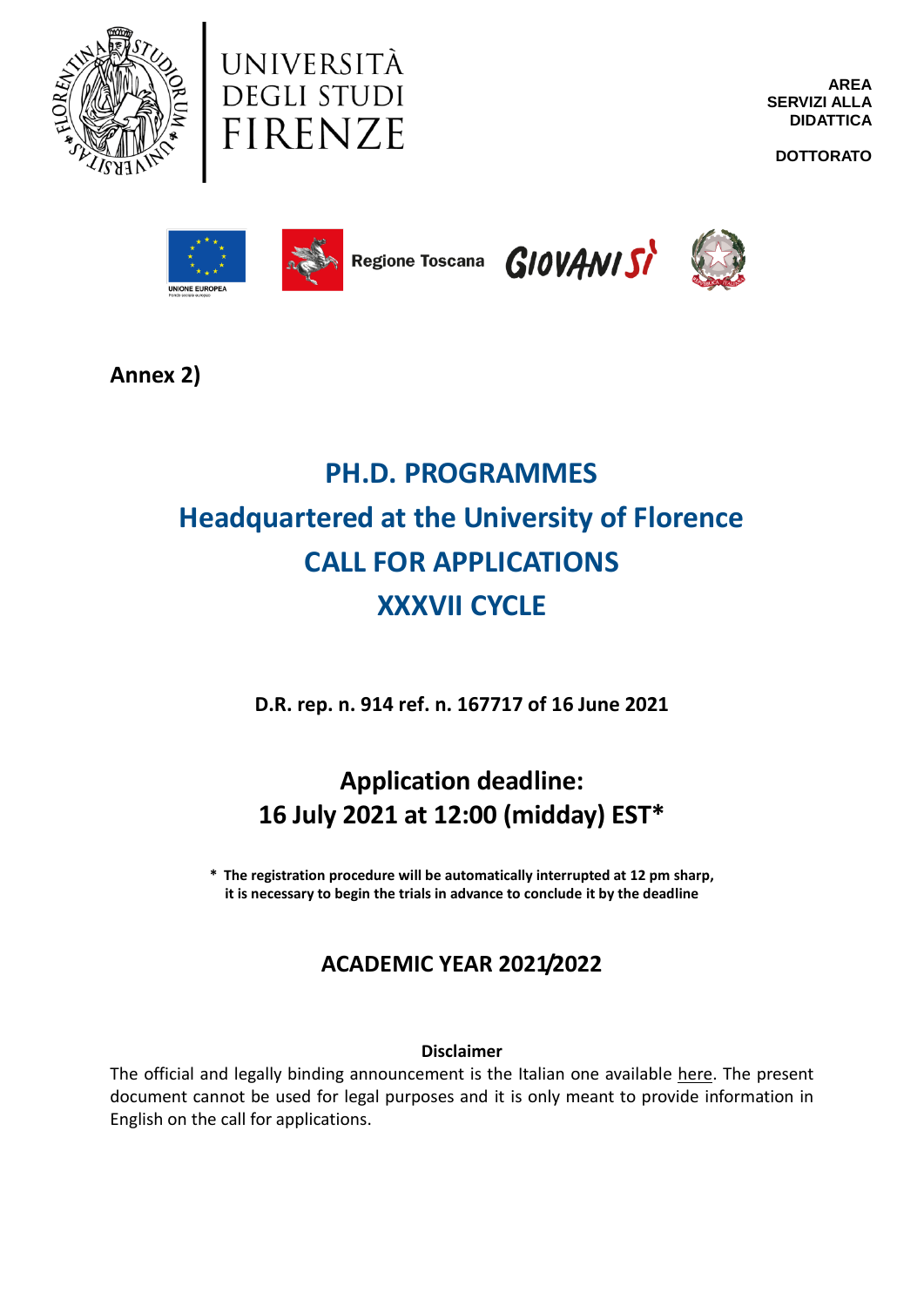

# *SUMMARY*

| Art. 1 - Ph.D. Programmes                                            | p. | 3  |
|----------------------------------------------------------------------|----|----|
| Art. $2 -$ Who can apply                                             | p. | 3  |
| Art. 3 - Pegaso 2021 Scholarships                                    | p. | 4  |
| Art. 4 - Reserved Positions                                          | p. | 4  |
| Art. $5 -$ How to apply                                              | p. | 5  |
| Art. 6 - Foreign Academic Title                                      | p. | 6  |
| Art. 7 - Supernumerary Positions                                     | p. | 6  |
| Art. 8 - Admission procedure                                         | p. | 7  |
| Art. 9 - Interview                                                   | p. | 7  |
| Art. 10 - Admission Boards                                           | p. | 8  |
| Art. 11 - Admission tests schedules and results                      | p. | 8  |
| Art. 12 - Admission to the courses and allocation of the positions   | p. | 8  |
| Art. 13 - Enrolment                                                  | p. | 9  |
| Art. 14 - Regional tax for access to the programmes                  | p. | 9  |
| Art. 15 - Scholarships                                               | p. | 10 |
| Art. 16 - Attendance and obligations of Ph.D. Students               | p. | 11 |
| Art. 17 - Awarding of the Ph.D. Degree                               | p. | 11 |
| Art. 18 - Intellectual Property on Research Results and Publications | p. | 11 |
| Art. 19 - Processing of Personal Data                                | p. | 12 |
| Art. 20 - Publicity                                                  | p. | 12 |
| Art. 21 - Unit in Charge of the Selection Procedures                 | p. | 12 |
| Art. 22 - Final provisions                                           | p. | 12 |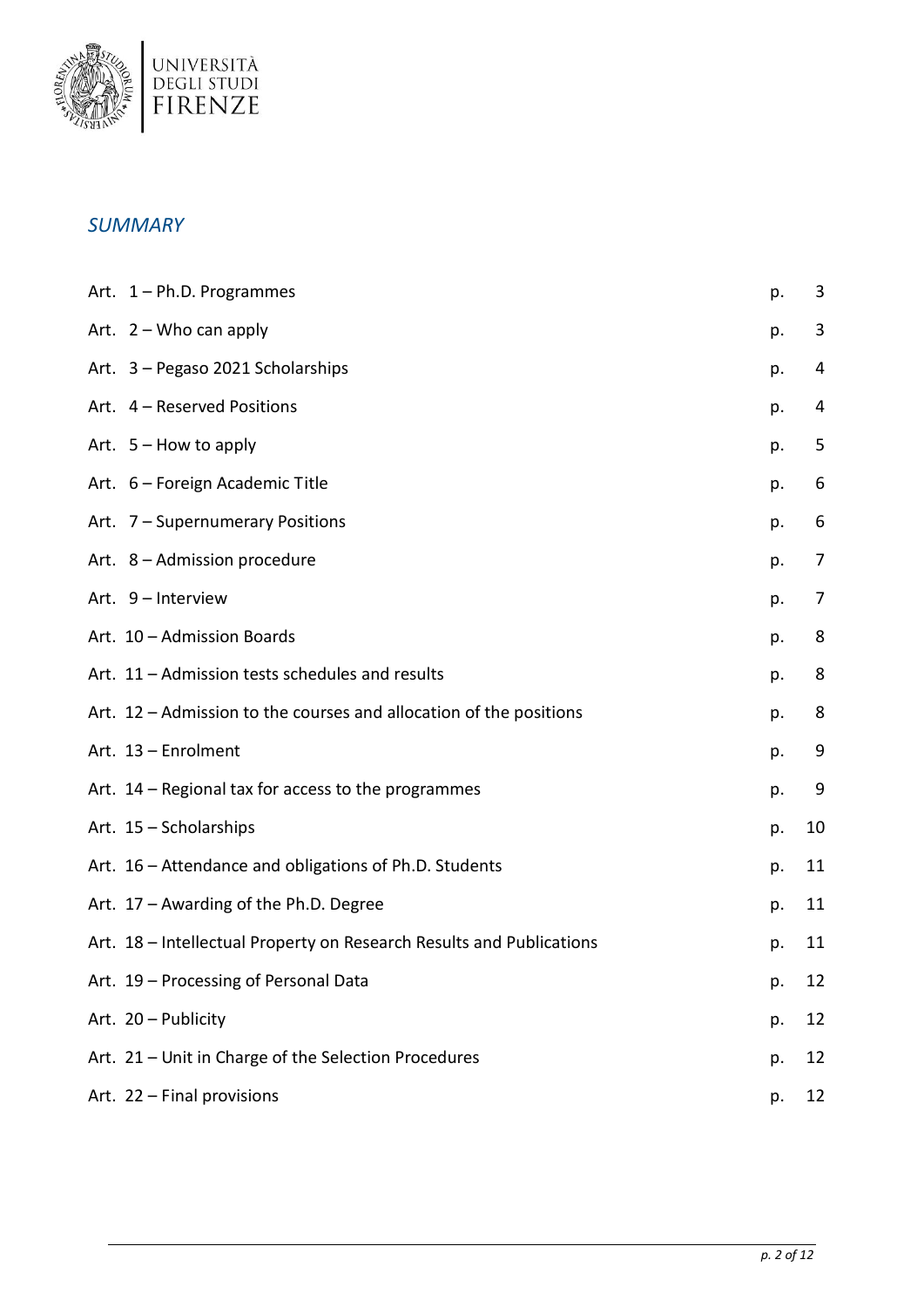

# <span id="page-2-0"></span>**Art. 1 – Ph.D. PROGRAMMES**

- 1. The University of Florence has published the call for applications for the admission to the Ph.D. Programmes reported in Annex 3 which is an integral part of the call. All the information regarding the competition (curricula, research topics, number of positions, admission requirements, selection procedures and criteria) can be found in Annex 3 at [https://www.unifi.it/p12018.html.](https://www.unifi.it/p12018.html)
- 2. The number of positions, indicated in Annex 3, may be increased if additional scholarships financed by the University of Florence or by other universities, public or private Institutions are made available, provided the relative agreements are signed by 30 September 2021.
- 3. If further positions are made available notice will be given on the University's website at the page [https://www.unifi.it/p12018.html.](https://www.unifi.it/p12018.html) The possible increase in positions does not, however, extend the deadline for the submissions of applications.
- 4. If any further Ph.D. positions will indeed be made available this does not extend the application deadline.
- 5. The Ph.D. Programmes will officially start on 1<sup>st</sup> November 2021 and will have a duration of three years.
- 6. If at times the use of one gender in the wording prevails this is to be intended as a neuter and inclusive gender, in no way discriminatory toward the other gender/s.

# <span id="page-2-1"></span>**Art. 2 – WHO CAN APPLY**

- 1. Anyone with an admissible qualification can apply, regardless of age and citizenship. The qualification must be held by the deadline of the call. Admissible academic degrees:
	- *"laurea Specialistica/Magistrale"* (Italian University degree 3+2 years or combined degrees);
	- *"laurea Vecchio Ordinamento"* (Italian University degree, obtained before 1999, with a legal course of at least 4 years);
	- academic title released by the Institutions of the performing arts sector AFAM (Alta Formazione Artistica e Musicale);
	- academic degrees conferred by a foreign University (of at least 4 years) and declared equivalent (equipollente) to an Italian graduate degree by the Italian Ministry of Education, University and Research (MIUR) or acknowledged as equivalent by the Admission Board for the sole purpose of the selection.
- 2. Applicants who have not yet graduated but will obtain their title by 31 October 2021 will be admitted *with reserve*. In this case they have to send a self-certification of their title to the PhD Office [\(dottorato@unifi.it\)](mailto:dottorato@unifi.it) as soon as possible and in any case no later than the date of commencement of the courses (1 November 2021), under penalty of exclusion from the programme.
- 3. Except as indicated in art. 3, additional admission requirements for particular types of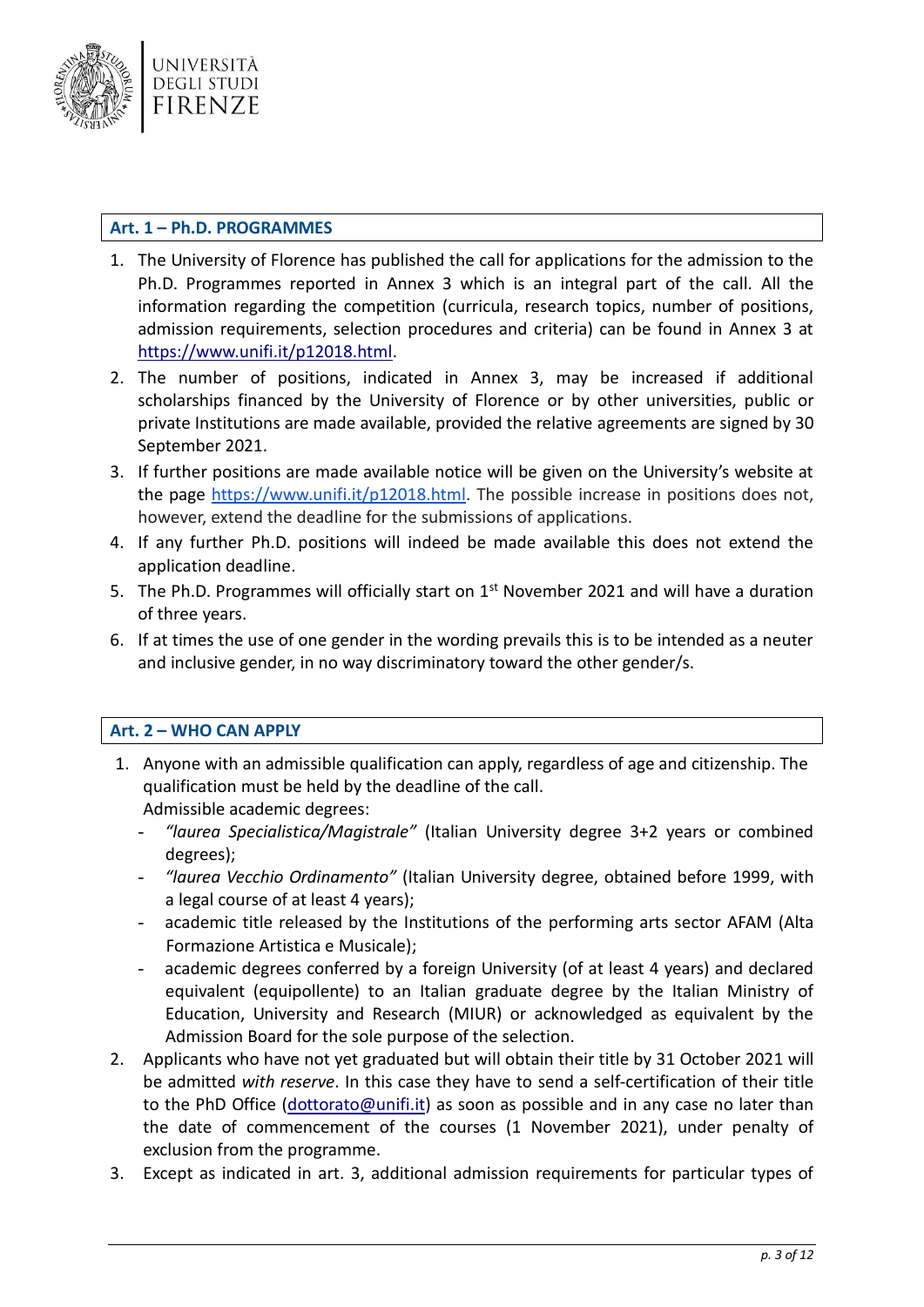

scholarships, where provided, are indicated in the individual course fact sheets included in Annex 3

# <span id="page-3-0"></span>**Art. 3 – PEGASO 2021 SCHOLARSHIPS**

- 1. In order to be eligible for the Regione Toscana's Pegaso 2021 Scholarships, candidates must meet the following requirements:
	- be 34 years of age or younger at the time of application;
	- have an adequate knowledge of the English language (at least B2 level);
- 2. At the time of enrolment, the successful candidates must formally commit to:

- study abroad for at least 6 months (or 12 in case of "international scholarships") during the three years of their Ph.D. programme, with the exception of recipients of a scholarship subject to topic restrictions that do not provide for a foreign stay. Failure to carry out the stay abroad may result in the revocation of the entire scholarship;

- spend at least 3 months of hands-on training/research in an enterprise, a public research organisation, another public (non-university) institution (in case of a scholarship with a specific topic). Failure to carry out the internship may result in the revocation of the entire scholarship;

- attend courses for the acquisition of soft skills and knowledge on the workplace and the world of research, which will be offered over the three-year period of the Ph.D. programme.

- 3. The recipients of the Pegaso scholarships must also comply with the provisions established by the [Notice of the Regione Toscana,](https://www.unifi.it/upload/sub/dottorati/37/avviso_pegaso2021.pdf) issued with decree 1408 del 28 January 2021.
- 4. The Pegaso Scholarships are financed with the resources of the Region of Tuscany that can represent an advance of POR FSE TOSCANA 2021/27 funds. The Pegaso Scholarships are the Region of Tuscany's project to promote the autonomy of the youth falls within the sphere of ["GiovaniSì"](http://www.giovanisi.it/) [\(www.giovanisi.it\)](http://www.giovanisi.it/).

### <span id="page-3-1"></span>**Art. 4 – RESERVED POSITIONS**

- 1. For Ph.D. applicants who have obtained the qualifications for admission to the Ph.D. courses in foreign Universities or have obtained a scholarship from the Government of a foreign Country or have been admitted to specific international mobility programmes, a number of positions specified in Annex 3 is reserved. The applicants will participate to a competition based on the evaluation of their own curriculum, scientific qualifications and research project (if any). The Admission Board may also request specific admission procedures and for that purpose a separate ranking will be set up.
- 2. The reserved positions not allocated can be made available for the standard ranking.
- 3. The candidates employed by companies affiliated with the University of Florence in the context of the Industrial Doctoral programmes indicated in Annex 3, when completing the application for admission, need to select the position reserved for the Industrial Doctorate, if provided for the chosen course. In case they are successful in the competition, they are listed in a separate ranking from the ordinary one set up for nonreserved places.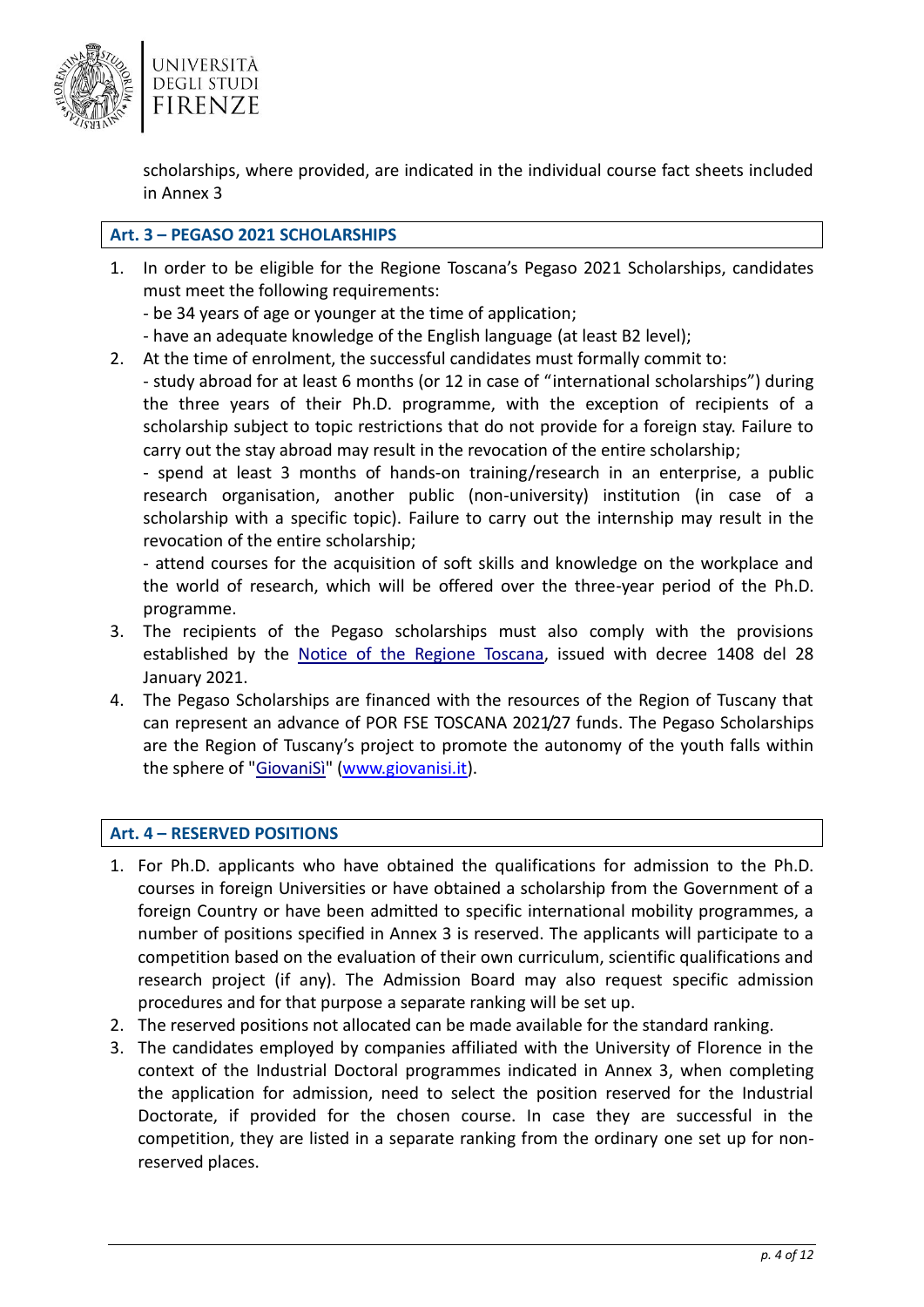

# <span id="page-4-0"></span>**Art. 5 – HOW TO APPLY**

- 1. For the application, candidates must use exclusively the online procedure at the website [http://sol.unifi.it/domdott/login\\_en.jsp.](http://sol.unifi.it/domdott/login_en.jsp) The window to submit the application is from 16 June 2021 until 16 July 2021 at 12 noon.
- 2. . Applicants need to:
	- connect to [http://sol.unifi.it/domdott/login\\_en.jsp;](http://sol.unifi.it/domdott/login_en.jsp)
	- register and log in following the instructions provided;
	- select a Ph.D. programme (see Annex 3);
	- fill in the application carefully following the instructions in the various screens;
	- upload all of the following documents, under penalty of exclusion:
		- o copy of an ID;
		- o self-certification stating that the applicant holds the university degree required for admission, including the final grade, for degrees awarded in Italy, the title of the thesis and list of all exams taken and grade using the dedicated form provided in each Ph.D. programme's information sheet;
		- o copy of the degree awarded, and a statement of academic record, for degrees awarded abroad.
	- Attach any other document as specified in the individual programme as per Annex 3, using a self-certification stating that it is a true copy of the original;
	- pay the application fee of  $\epsilon$  30. Payment is due, under penalty of exclusion, within the deadline of the call, following the PagoPa procedure at the page: <https://www.unifi.it/pagopa>
- 3. For courses that require the interview to be held in person, the candidate has the right to opt for a videoconference. The option can only be chosen at the time of submitting the application.
- 4. Please note that the payment of the application fee is compulsory and failure to make payment will result in the exclusion from the selection. The application fee is not refundable under any circumstances.
- 5. An application form must be submitted for each of Ph.D. programme referred to Annex 3 the candidate chooses to apply for. The application fee must be paid for each Ph.D. programme for which the application form is submitted.
- 6. In the case of a Ph.D. programme that foresees separate rankings, the candidate can equally apply for standard ranking only, for one or more specific rankings or for both with the same application.
- 7. The candidate applying for a reserved position (art. 3) or for a supernumerary position (art. 6, paragraph 1, lett. a) can not apply for the other positions.
- 8. In the case of a Ph.D. programme structured in "curricula", the candidate must select a specific curriculum; the candidate, if admitted to the course, will be enrolled in one curriculum only.
- 9. Candidates with disabilities or Specific Learning Disorders must attach to the application the appropriate certification - issued by a specialist - proving their disability or Specific Learning Disorder and specify any support that may be required, and - if applicable – any extra time that must be allowed for completing the admission tests.
- 10. After the closure of the online application, changes or uploading of other documents are not allowed, except for any documentation required afterwards by the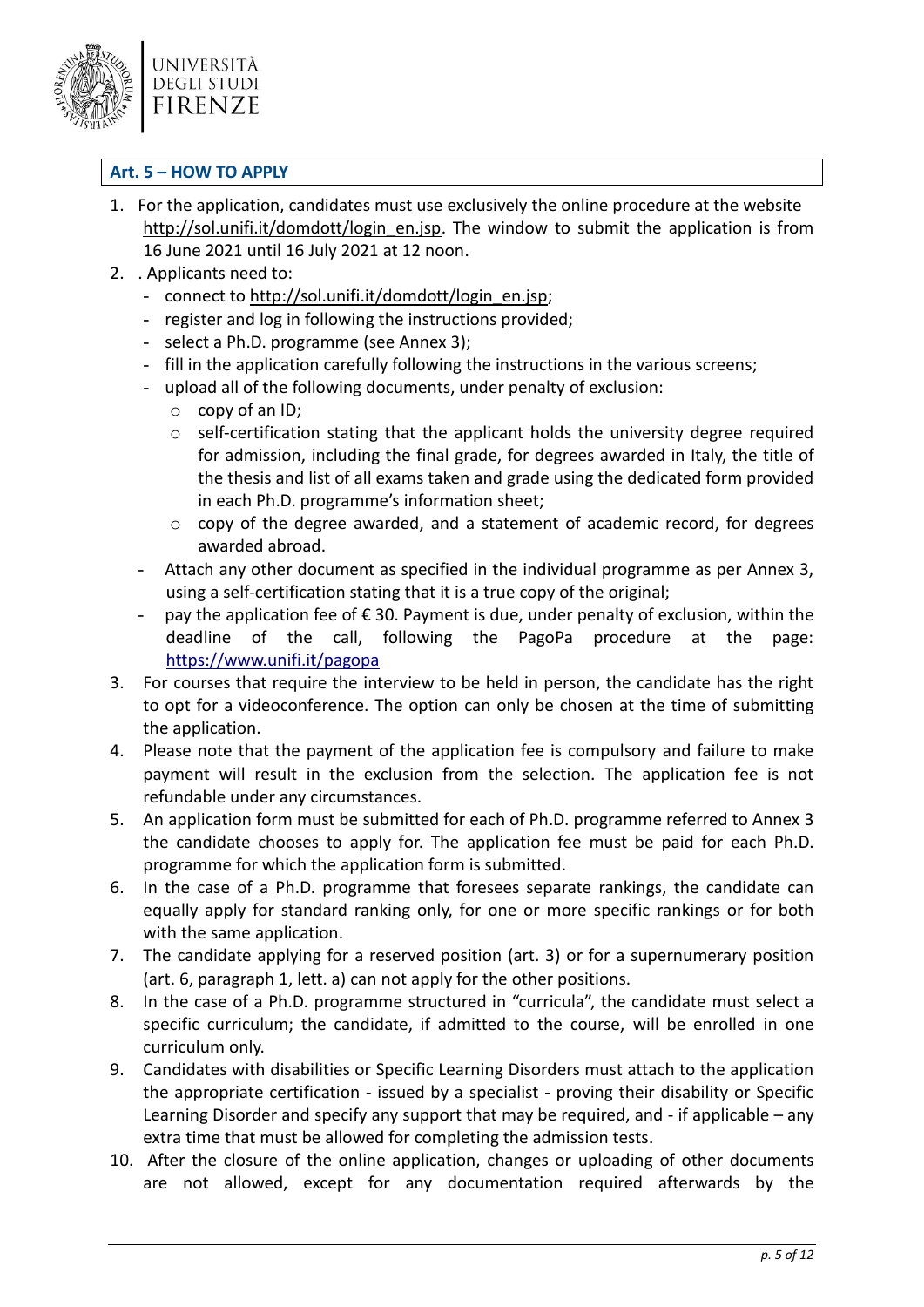

Administration.

11. It is in the interest of the candidates to make sure to complete and "close" the application well ahead of the deadline of 16 July 2021, at 12 pm (midday), Italian time. Please note that the payment will be accepted until 12 am (midnight) of the same day. No extension of the above deadline will be granted.

# <span id="page-5-0"></span>**Art. 6 – FOREIGN ACADEMIC TITLE**

- 1. Applicants with a foreign degree (equivalent to "Laurea Magistrale, Laurea Specialistica, Laurea Vecchio Ordinamento"), may apply for the admission, enclosing the official transcripts of the academic degree, accompanied by an Italian or English translation, also made by the applicant's and under their own responsibility. It is assumed that the candidate will file for a request of equivalence of their title to the competent authorities, following the official procedures (see para. 3. below) These applicants are conditionally admitted to the competition and will be excluded from it, if the academic title does not comply with the requirements for access to the Ph.D. level, as stated in this announcement.
- 2. The foreign degree must have been awarded by an officially recognized academic institution, that fulfils the requirements for admission to PhD studies in the country it was awarded, and that is equivalent in length, level and subject to the required Italian title. The eligibility of the foreign degree is verified by the Admission Board of the doctorate according to the laws and regulations in force in Italy and in the country where the degree was awarded, as well as to the treaties and international agreements concerning the mutual recognition of titles for pursuing doctoral studies.
- 3. The documentation relating to the foreign degree duly translated and legalized and with a declaration of value, issued by the competent Italian Consulate/Embassy in the Country where the qualification was obtained must be submitted to the appropriate offices, on or before the enrolment deadline. Alternatively, the candidate can submit the [Statement of Comparability of the foreign title](http://www.cimea.it/en/servizi/attestati-di-comparabilita-e-certificazione-dei-titoli/attestati-comparabilita-certificazione-titoli-overview.aspx) issued by ENIC NARIC in Italy (CIMEA). The statement must contain all the necessary information to allow a proper evaluation of the title. If the foreign title was obtained in an EU country the *Diploma Supplement* will suffice.

### <span id="page-5-1"></span>**Art. 7 – SUPERNUMERARY POSITIONS**

- 1. Individuals falling under the following categories may be admitted as supernumerary students, previous submission of the application within the term of expiration using the online platform as per art. 5:
	- a) non-EU citizens, with the required degree for the admission to the Ph.D. courses, holders of a scholarship awarded by the Italian Government, or by other national or international Institutions, and research fellows funded by European Union or by other European or International scientific institutions. Applicants shall enclose the documentation proving they hold the grant and they shall provide all relevant information in their online application. In this case applicants are conditionally admitted. The equivalence of the degree and the modalities of the admission will be established by the PhD Academic Board ("Collegio dei Docenti del Dottorato");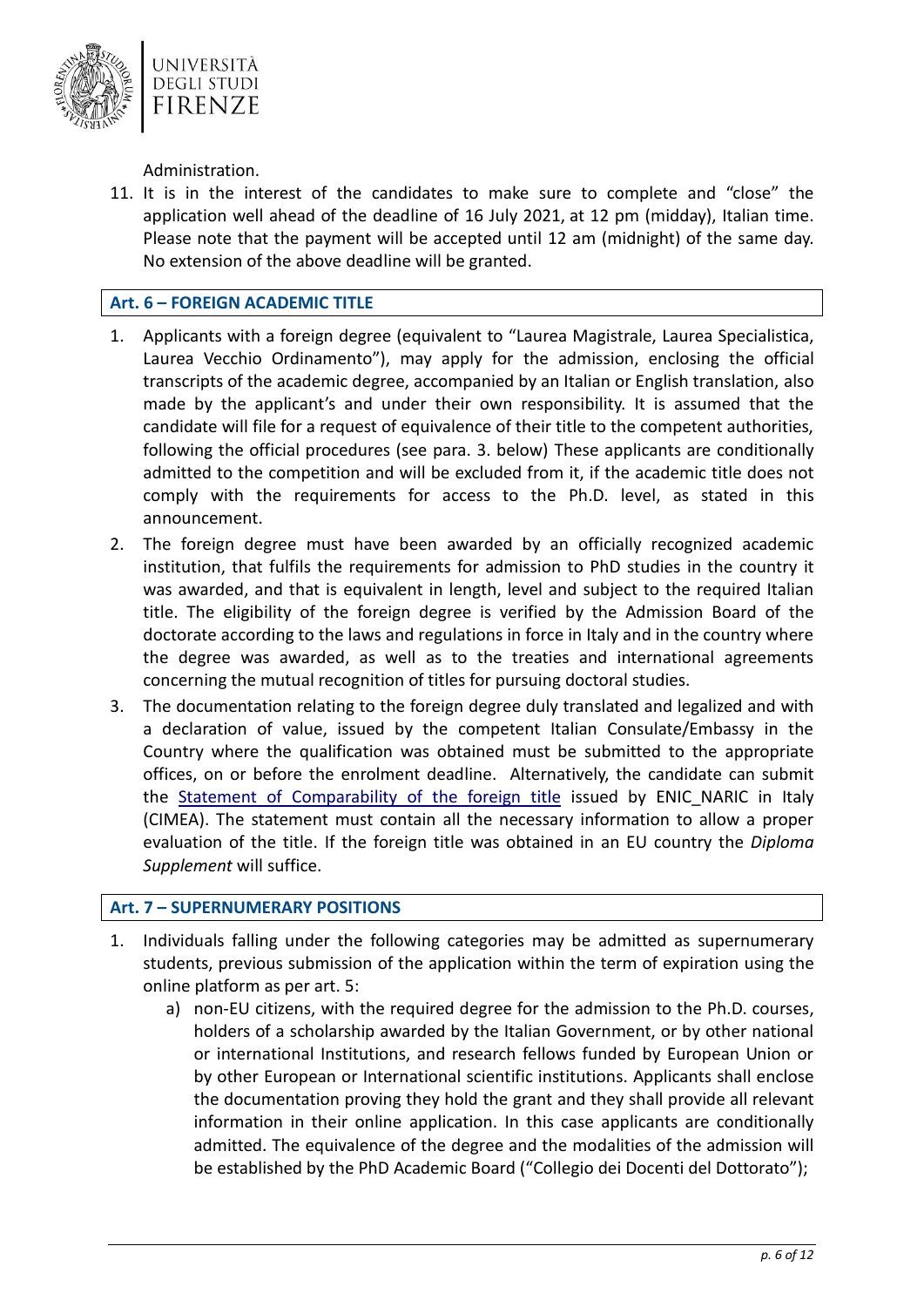

- b) researchers according to art. 22 of the law n. 240/2010, if they are eligible in the ranking;
- c) compatibly with the sustainability of the course, in terms of the ratio between positions with and without a scholarship, established by the Ministry of University and Research, public administration employees, including temporary ones, who are found to be suitable following the competition procedures. Admission is approved by the Academic Board and is subject to placement on leave pursuant to art. 2 of the law n. 476/1984, as amended by art. 19 of the law n. 240/2010. If the employee does not obtain the placement on leave, admission to the course is subject to the opinion of the Academic Board which verifies the compatibility of the work activity with the learning and research activities provided for in the PhD course.
- 2. Applicants, previously selected within a research programme of the European Union or under other programmes of international cooperation (Erasmus Mundus, AICS, specific agreements with the University of Florence signed by the Rector, etc.) may be admitted to a Ph.D. course, despite not having applied to participate to the competition within the due deadline, if they have submitted an application for Ph.D. admission before the starting date of the same course, and provided they are able to attend courses on that date. Enrolment is also subject to the verification of academic qualifications and to the prior approval of the Academic Board of the chosen Ph.D. programme who, for candidates having a foreign qualification, will decide on the declaration of equivalence of the foreign degree with an Italian Master's degree.

# <span id="page-6-0"></span>**Art. 8 – ADMISSION PROCEDURES**

- 1. The Ph.D. programmes are accessed upon successfully completing a public competition that provides for the evaluation of titles and subsequent interview carried out in-person or by videoconference, using the most widely used IT applications. For each of the courses, the forms set out in Annex 3 shall indicate the procedure for carrying out the interview, in the presence or by videoconference, and any information useful for the purposes of admission.
- 2. The Admission Board shall make a preselection on the basis of titles submitted by the candidate. Candidates who pass the pre-selection are admitted to the interview, having obtained the minimum score indicated on the Ph.D. programme's information sheet.
- 3. The interview may be carried out in one of the foreign languages indicated in the doctoral programme and may include the verification of the knowledge of one or more foreign languages and of the Italian language for foreign nationals.

# <span id="page-6-1"></span>**Art. 9 – INTERVIEW**

1. Candidates to doctoral programmes that provide for the videoconference interview or those who, in any case, wish to take advantage of this possibility, must ensure to have a webcam at their disposal in order to allow the Admission Board to identify and have full view of the candidate during the interview. The Admission Board will send the link to conduct the interview.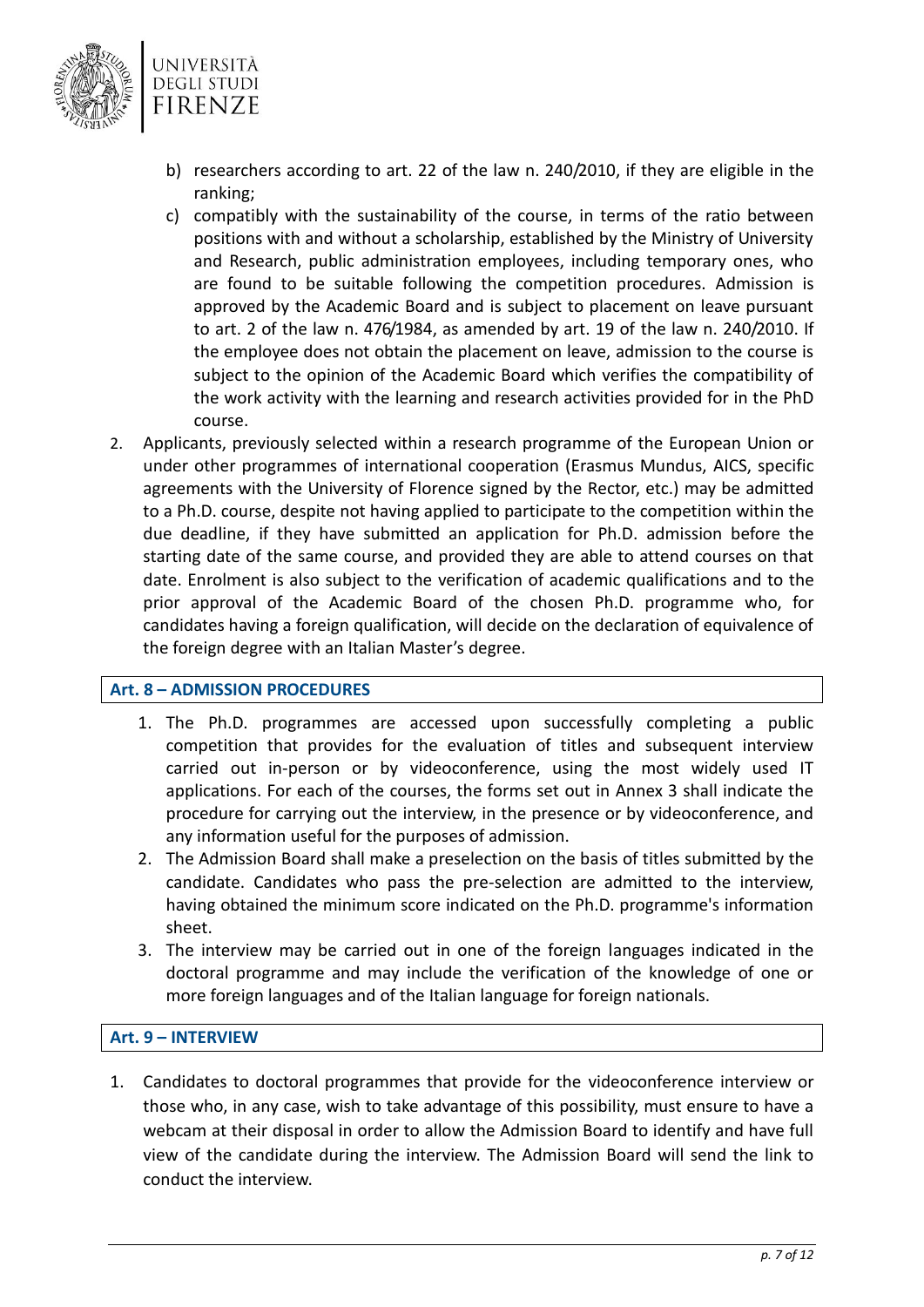

- 2. On the day and time of the test, if the interview takes place in person and the option for distance interview has not been taken, the candidate shall be present at the place indicated on the course information sheet, or, in the case of remote interviewing, be reachable the contact number/address provided. The candidates are required to identify themselves before the interview begins by presenting a valid identification document.
- 3. Failure to show up, failure to connect, unavailability of the candidate on the day or time set, or failure to provide a valid identification document, are grounds for exclusion from the selection procedure.
- 4. Where technical problems of connection arise during the videoconference interview, if the problem concerns one or more Board members, the interview shall be postponed by default to another date, if the problem concerns the candidate, the Board may, on grounds of good reason, postpone to another date, respecting the principles of nondiscrimination and equal treatment between candidates.

# <span id="page-7-0"></span>**Art. 10 – ADMISSION BOARDS**

- 1. The Admission Boards are nominated by the President, on proposal of the competent Academic Board, in accordance with the [University Regulations on Ph.D. Programmes.](https://www.unifi.it/upload/sub/statuto_normativa/dr_858_21_regolamento_dottorato.pdf)
- 2. The composition of the Admission Boards is available at [https://www.unifi.it/p12018.html.](https://www.unifi.it/p12018.html)
- 3. Admission Boards shall carry out a preliminary meeting, in-person or remotely, to evaluate the admission titles of the candidates and assign a score that will determine if they can be admitted to the interview or not.
- 4. At the end of the interview the Boards draw the ranking (or more than one in case of separate rankings) and forward the minutes of their meetings to the President who will issue a decree of approval of the deeds.

### <span id="page-7-1"></span>**Art. 11 – ADMISSION TESTS SCHEDULES AND RESULTS**

- 1. The dates of the admission tests are indicated in the Annex 3 for each Ph.D. programme.
- 2. The list of the applicants admitted to the interview will be published at <https://www.unifi.it/p12018.html> at least five days before the date of the interview itself. Such publication is to be considered as a legal notification convening the candidates.
- 3. The ranking, based on the scores assigned to the applicants will be published on [https://www.unifi.it/p12018.html.](https://www.unifi.it/p12018.html)

### <span id="page-7-2"></span>**Art. 12 – ADMISSION TO THE COURSES AND ALLOCATION OF THE POSITIONS**

- 1. The successful applicants, who are placed in the topmost positions in the ranking list, are admitted to the course. In case of equal score, the allocation of positions without grant will be based on the principle of younger candidates first.
- 2. In case any of the winners does renounce, the next candidate down in the ranking list will be eligible to take the position within sixty days from the date of the beginning of course.
- 3. In case a candidate is successfully placed in more than one ranking list of different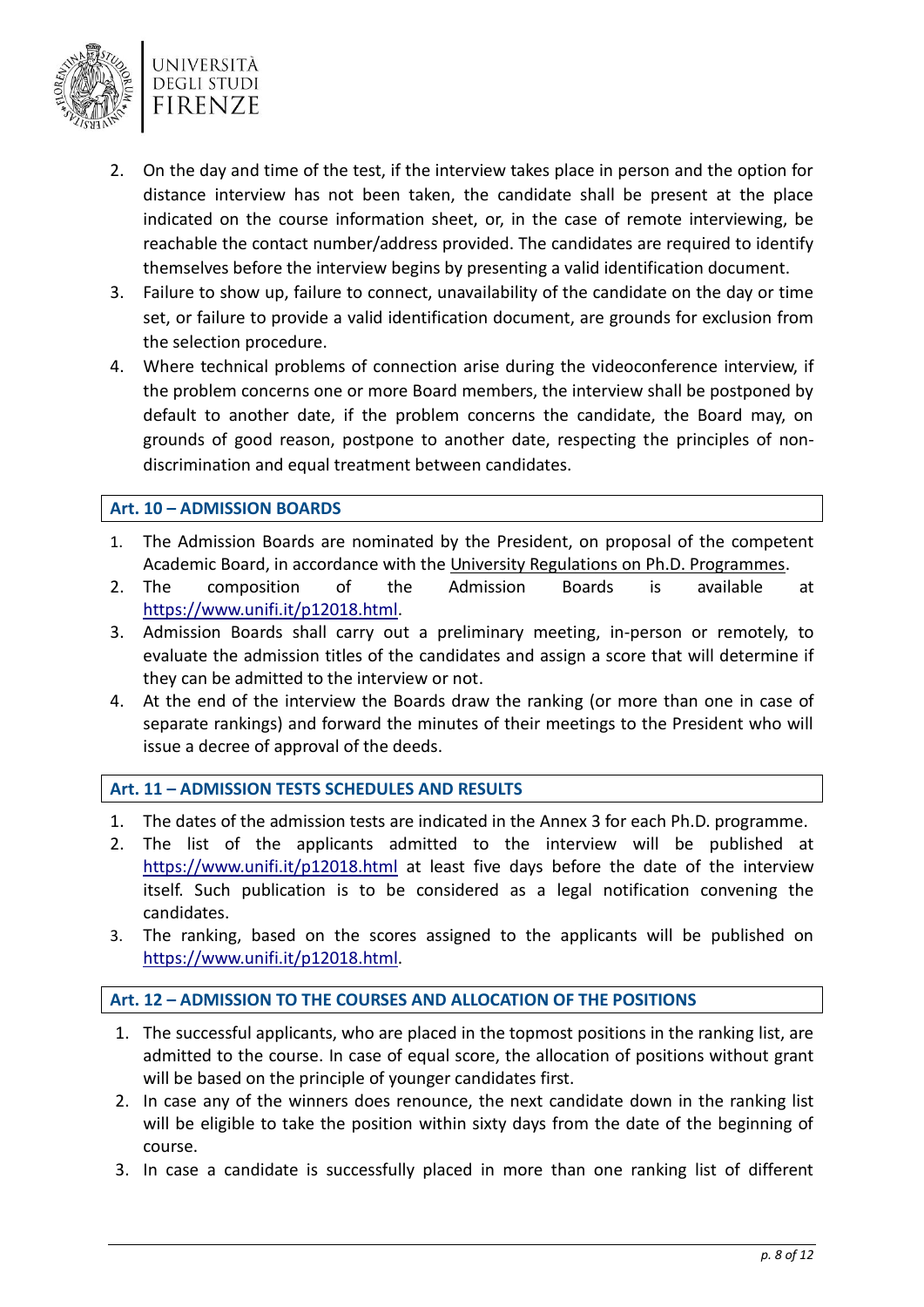

courses, they must select the one Ph.D. programme in which to enrol. The same choice is also necessary if the candidate is successfully placed in different rankings within the same Ph.D. programme.

- 4. Candidates who are placed in winning positions will receive indications regarding the formalities and the peremptory terms, for the acceptance or the possible renouncement. The indications will be sent by e-mail to the address communicated in the application form.
- 5. The award criteria of the various types of scholarships, also with specific aims and dedicated funding, are established by the Academic Board, according to the requirements and attitudes of the successful candidates.
- 6. If a scholarship is funded by an Institution whether public or private, the Academic Board will take into account the specific research purpose of the funding as was established in the agreement.

# <span id="page-8-0"></span>**Art. 13 – ENROLMENT**

- 1. To confirm the enrolment the successful applicants have to submit the following documentation within the deadline and with the modalities stated in the call:
	- enrolment form;
	- copy of a valid identity document;

They also need to pay the Regional tax and stamp duty. Instructions to this regard will be provided by the PhD office.

- 2. In the enrolment form the candidate needs to indicate also:
	- Nationality
	- permanent residence and domicile
	- declaration that they are not enrolled in any other study programme, such as PhD, undergraduate or postgraduate, specialisation school or professional master course at the University of Florence or any other university. In case the candidate is indeed enrolled in another study programme, they must commit to suspend the other programme for the legal duration of the PhD programme. Joint attendance of the medical specialization course and the PhD course is however permitted, as established by art. 15 of the University Regulations for PhD Programmes. In this case, enrolment in the specialization course must be declared in the application form;
	- declaration of having already obtained a PhD or equivalent qualification;
	- declaration of not having already benefited, even partially, from a doctoral scholarship;
	- declaration of non-cumulation of the scholarship for this PhD programme with other scholarships awarded for any other reason, except with those granted by national or foreign institutions useful for integrating, with stays abroad, the research activity of the doctoral student.

### <span id="page-8-1"></span>**Art. 14 – REGIONAL TAX FOR ACCESS TO THE PROGRAMMES**

1. Pursuant to art. 1, paragraphs 252 and 262 of law n. 232/2016, PhD students, in addition to the stamp duty, doctoral students are required to pay the regional tax for the right to university education (pursuant to art. 18, paragraph 8, of Legislative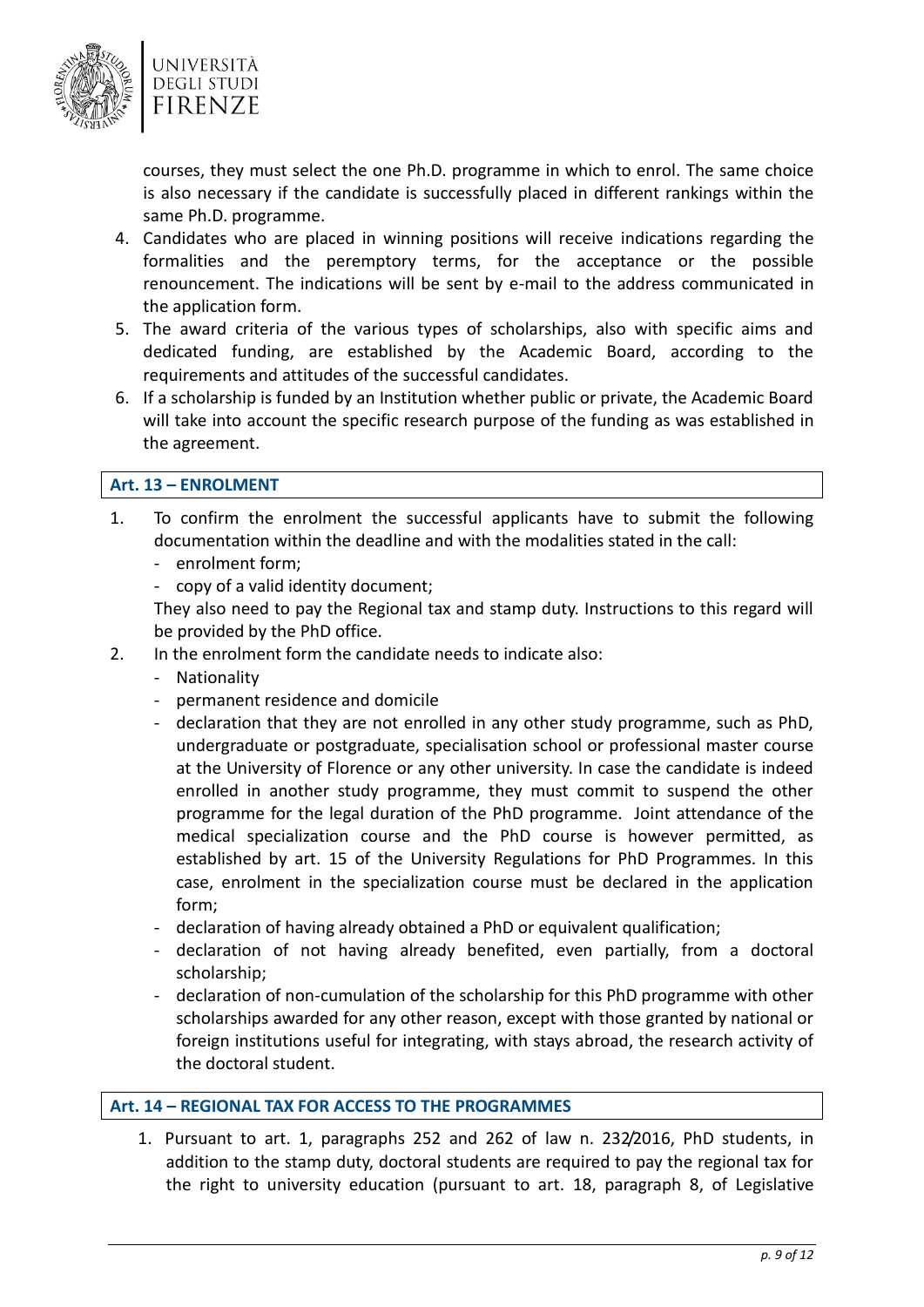

Decree no. 68/2012) the amount of which, for the academic year 2020/2021 (unless otherwise determined by the Region of Tuscany by 30 June 2020), is set at  $\epsilon$  140.00.

- 2. The following categories of individuals are not required to pay the regional tax for the right to university education:
	- a. those who have applied to the Regional Board for the Right to University Study (DSU Toscana) for the academic year 2020/2021 Students who have not subsequently been successful/eligible in the scholarship ranking list must pay the regional tax for the right to study, after the publication of the definitive ranking list by DSU Toscana, within the deadline and in the manner that will be communicated later on the University website on the Doctorate page;
	- b. students with certified disabilities, (art. 3, paragraph 1, of Law n. 104/1992) or with a disability equal to or greater than 66%;
	- c. students whose parents are the beneficiaries of a disability pension (art.30 of law n.118/1971)
- 3. Admission to subsequent years of the programme and to the final examination is subordinate to the verification of the payment of the regional tax.

# <span id="page-9-0"></span>**Art. 15 – SCOLARSHIPS**

- 1. The scholarships will be awarded as indicated in art. 10.
- 2. In cases of equal merit in the admission ranking, the evaluation of the most disadvantageous economic situation will prevail, in accordance with DPCM n. 159/2013. To this end, PhD students must obtain their net worth estimate declaration (DSU) from a CAAF office or directly at INPS (the National Institute for Social Security) which will be needed for calculating the Certificate of the Equivalent Economic Situation Indicator (ISEE) for the benefits for the right to university study, necessary to obtain the benefits for the PhD courses, by 15 December 2020. It should be noted that, pursuant to art. 8, paragraph 4 of the DPCM n. 159/2013, the family of the applicant for the benefits for PhD courses is made up exclusively of the applicant, their spouse, children under the age of 18, as well as adult children, according to the rules set out in paragraphs 2 to 5 of the art. 3 of the same DPCM Decree n. 159/2013, and in any case without prejudice to the possibility for the beneficiary to establish the family unit according to the ordinary rules. PhD students, when completing the DSU, must specify to the CAAF/I.N.P.S. that the declaration is intended to obtain the ISEE for university study and whether they intend to benefit from the specific concessions provided for students enrolled in PhD programmes. Different types of ISEE will not be valid.
- 3. The yearly gross amount of the scholarship is  $\epsilon$  15.343,28. If different amounts are envisaged for specific programmes, these will be indicated in Annex 3.
- 4. The scholarship is paid in deferred monthly installments; if the PhD student renounces to continue the course, they lose the right to receive the scholarship from the month following the date of the renunciation.
- 5. The amount of the scholarship can be increased by 50% for any periods of stay abroad up to a maximum of 18 months.
- 6. Scholarships funded by external Bodies, including grants from the Regione Toscana, are awarded to PhD students without prejudice to the successful allocation to the University of the financial resources and of the agreements between the University and the funding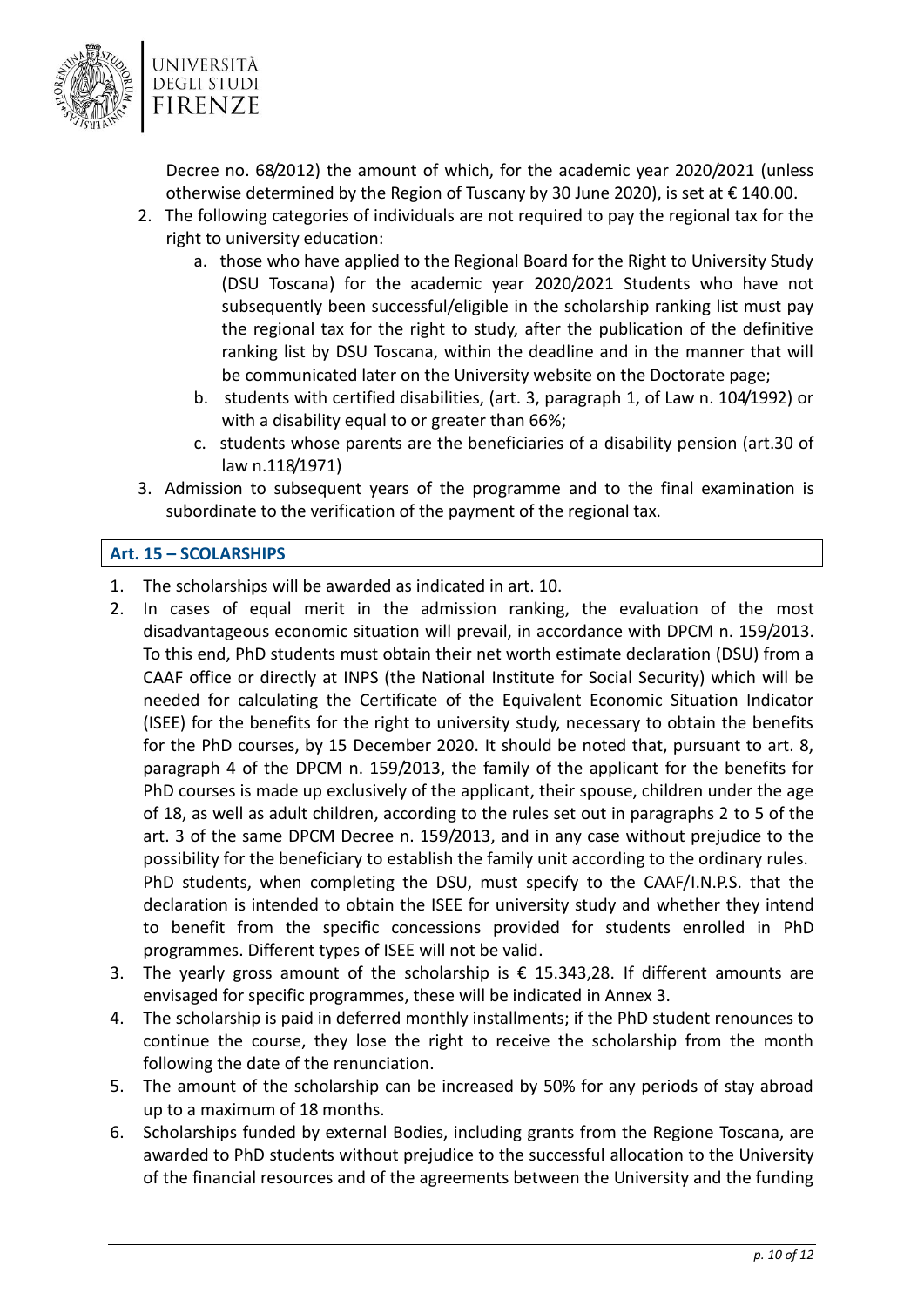

bodies.

- 7. In the event of renunciation to continue the programme or to receive the scholarship, the scholarship will be destined, for the remainder, to the PhD student holding a position without a scholarship, respecting the merit ranking.
- 8. If the renouncer is a scholarship holder who receives dedicated funds, the transfer of the residual scholarship to the next student in the ranking without a scholarship is applied only after the approval of the Academic Board, without prejudice to the provisions of any agreement in place.
- 9. Those who had already received, even a partial scholarship for another Ph.D. programme, will not eligible to apply for it a second time.

# <span id="page-10-0"></span>**Art. 16 – ATTENDANCE AND OBLIGATIONS OF Ph.D. STUDENTS**

- 1. During the Doctoral Programme, Ph.D. students are required to attend the courses and perform all their scheduled research activities on a full-time basis as established by the Academic Board in accordance with art. 17 of the [University Regulations on Ph.D.](https://www.unifi.it/upload/sub/statuto_normativa/dr_858_21_regolamento_dottorato.pdf)  [Programmes.](https://www.unifi.it/upload/sub/statuto_normativa/dr_858_21_regolamento_dottorato.pdf) In particular, each PhD student has to acquire 6 credits (CFU) by attending specific courses on complementary skills.
- 2. Enrolled students may be engaged in subsidiary or supplementary teaching activities, approved by the teaching staff, not in contrast with the research activity connected with the doctorate and pursuant to paragraph 4 of the aforementioned art. 17.
- 3. In the event of justified impediments that do not allow effective attendance (sickness, maternity and post-natal care or further serious and documented reasons), the PhD student may request a waiver to the obligatory attendance to the courses. This will consequently result in the interruption of the scholarship and the extension of the programme's duration. The Academic Board will decide on the matter.
- 4. If the PhD student carries out work activities, the assessment of compatibility with the fulfillment of the obligations foreseen by the PhD programme is entrusted to the Academic Board.

### <span id="page-10-1"></span>**Art. 17 – AWARDING OF THE Ph.D. DEGREE**

- 1. To obtain the Ph.D. Degree it is necessary to pass the final exam as per art. 21 of the [University Regulations on PhD Programmes.](https://www.unifi.it/upload/sub/statuto_normativa/dr_858_21_regolamento_dottorato.pdf)
- 2. PhD candidates are required to upload the electronic version of their thesis in the appropriate repository of the University as established in the [University Regulations for](https://www.unifi.it/upload/sub/statuto_normativa/Regolamento%20per%20il%20deposito%20della%20tesi%20di%20Dottorato.pdf)  [the Deposit of PhD Theses](https://www.unifi.it/upload/sub/statuto_normativa/Regolamento%20per%20il%20deposito%20della%20tesi%20di%20Dottorato.pdf) issued with con D.R. n. 1238 of 20 December 2012.

# <span id="page-10-2"></span>**Art. 18 – INTELLECTUAL PROPERTY ON RESEARCH RESULTS AND PUBLICATIONS**

- 1. Industrial property rights and copyright related to the results attained by PhD students are protected according to relevant laws (Law on copyright - D.lgs. 633/1941 – and Industrial Property Code - D.Lgs 30/2005), to the "[Regolamento per la gestione dei diritti](https://www.unifi.it/upload/sub/normativa/dr_526_080519_regolamento_proprieta_intellettuale.pdf)  [di proprietà industriale e intellettuale con riferimento alle attività di ricerca svolte da](https://www.unifi.it/upload/sub/normativa/dr_526_080519_regolamento_proprieta_intellettuale.pdf)  [personale universitario"](https://www.unifi.it/upload/sub/normativa/dr_526_080519_regolamento_proprieta_intellettuale.pdf) and – when applicable - according to what is established in the specific agreements with the relevant universities, enterprises and institutions.
- 2. Candidates holding scholarships awarded by third parties external to the university are